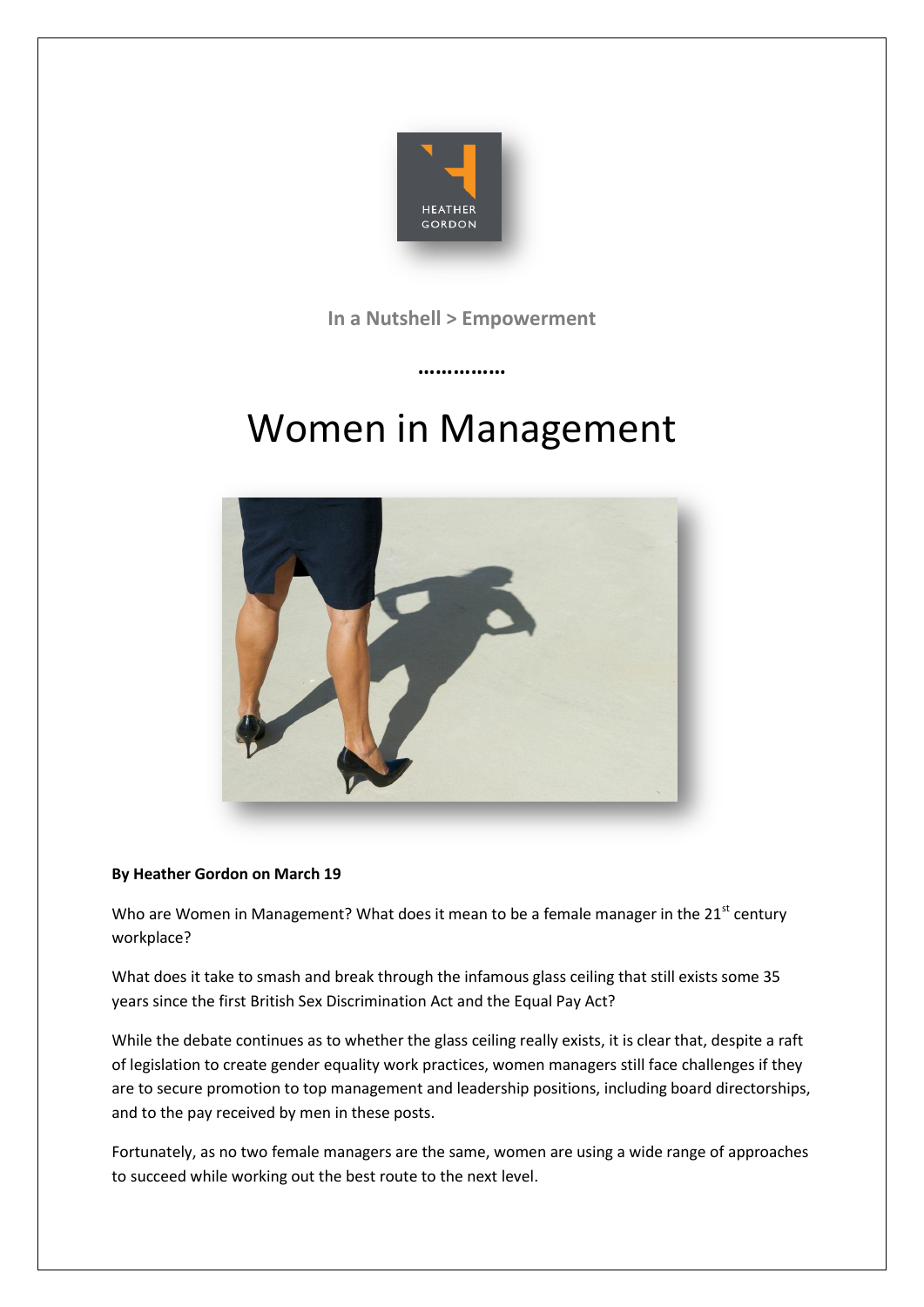#### **IN A NUTSHELL**



# 1. What is the glass ceiling?

The glass ceiling metaphor refers to genuine issues concerning access to certain positions, networks, opportunities, status and resources. It can exist at different levels within an organisation, whether at the top or at the lower levels of progress within the structure. Here are some of the factors that make up the 'glass ceiling':

- Negative stereotypes of women, due to prejudices
- Recruitment practices that hire in the traditional management image
- Recruitment practices for executive positions are not transparent
- The perception that women are not willing to meet the demands of leadership, such as travel, long working hours or living abroad
- Limited opportunities for flexible working at senior and executive levels
- Women have limited access to the networks and support that enhances promotion opportunities into senior positions
- Women are held to different social or professional standards to those of their male counterparts.

#### **[More...](https://heathergordon.scot/women-in-managment/)**

# 2. What's happening?

This under-representation of women at executive/board level suggests that the perception continues that the leaders at the top should be male. Along with this perception goes the assumption that leadership requires qualities associated with a dominating, competitive, aggressive and demanding behaviour style. Women, on the other hand, are not supposed to be like their male counterparts.

 Out of the FTSE 100 companies, only 22 have a female at board level; the rest of the boards are all male. Similarly, only a small percentage of executive directors are female.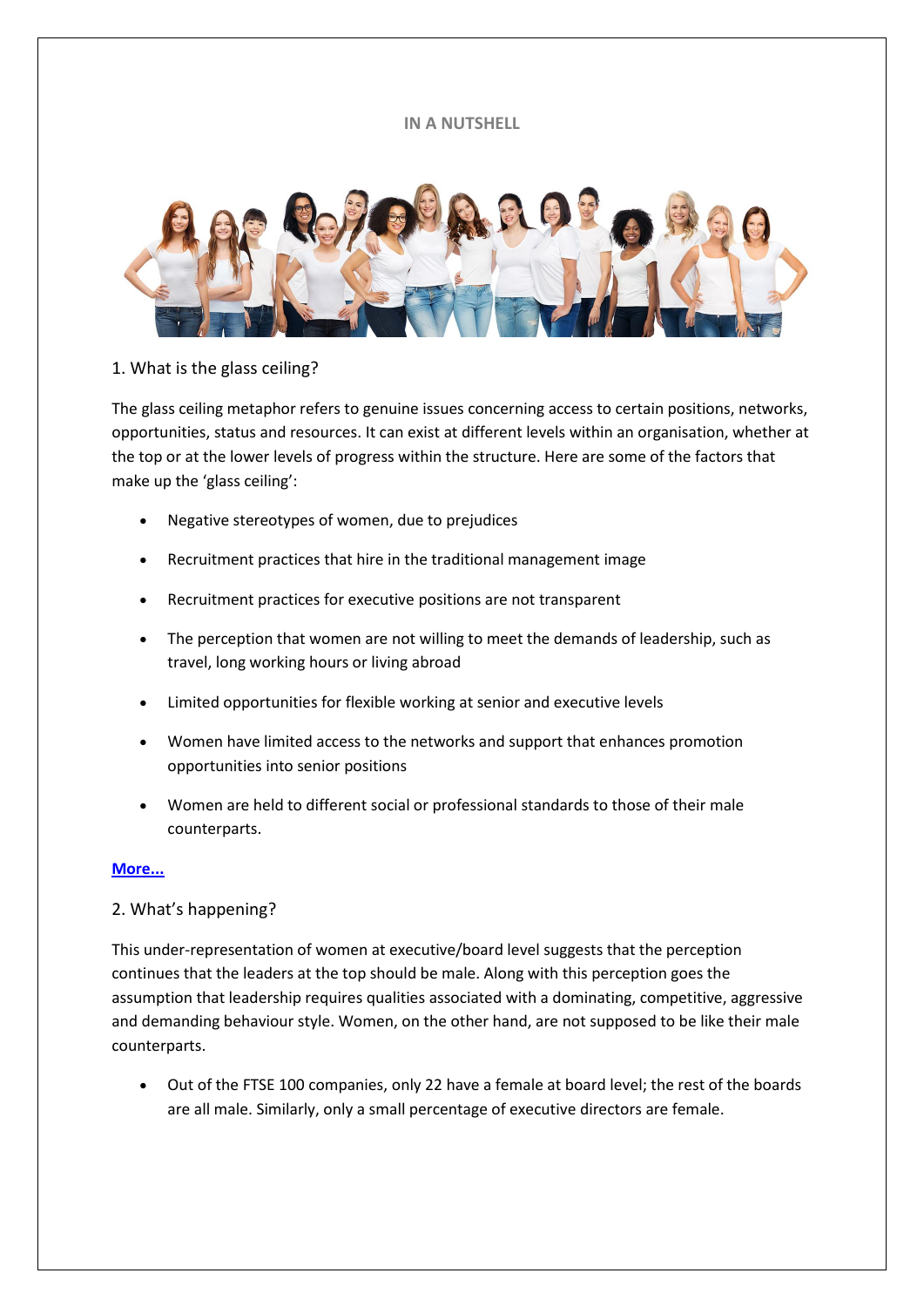- At the age of 20, males and females tend to be on equal pay, but by the time women reach their 30s, the pay gap starts to develop. It is estimated that women earn less than 20 per cent less than men by the time they're 30.
- Working mothers have stated they can find themselves excluded from critical assignments and opportunities because the business culture doesn't accommodate them.

## 3. Key actions for advancement

Savvy managers, those who want to progress their careers, take certain actions in order to make that step up to the next level:

- They have a robust and dynamic plan for where they want to go, as they realise that no one else will do their career planning for them
- They understand their own strengths and weaknesses in relation to the next role they want and take action to increase their confidence in areas in which they are not strong
- They seek to do their own public relations for their achievements, raising the profile for themselves and their team at the same time
- They network inside their organisation and externally in their industry and are willing to extend into other networks to achieve what they want
- They don't rely on their boss noticing if they are ready for promotion.

#### **[More...](https://heathergordon.scot/women-in-managment/)**

# 4. The business case for women in management

There is a strong business case for increasing the numbers of women in senior and board level positions.

- Women are an untapped and diverse talent pool.
- Women are professionals.
- The female style of leadership supports broader decision-making and collaboration with diverse groups in the workplace.
- Where companies have a large female customer base, those customers are more attracted to organisations that have role models of women holding senior executive positions at the top.
- Diversity is also important for the reputation, profile and perceptions around the corporate responsibility of global brands, in global communities.
- Utilising the talent pool reduces costs and turnover of staff, as people feel challenged, recognised and stretched in ways that develop their skills for the benefit of the business.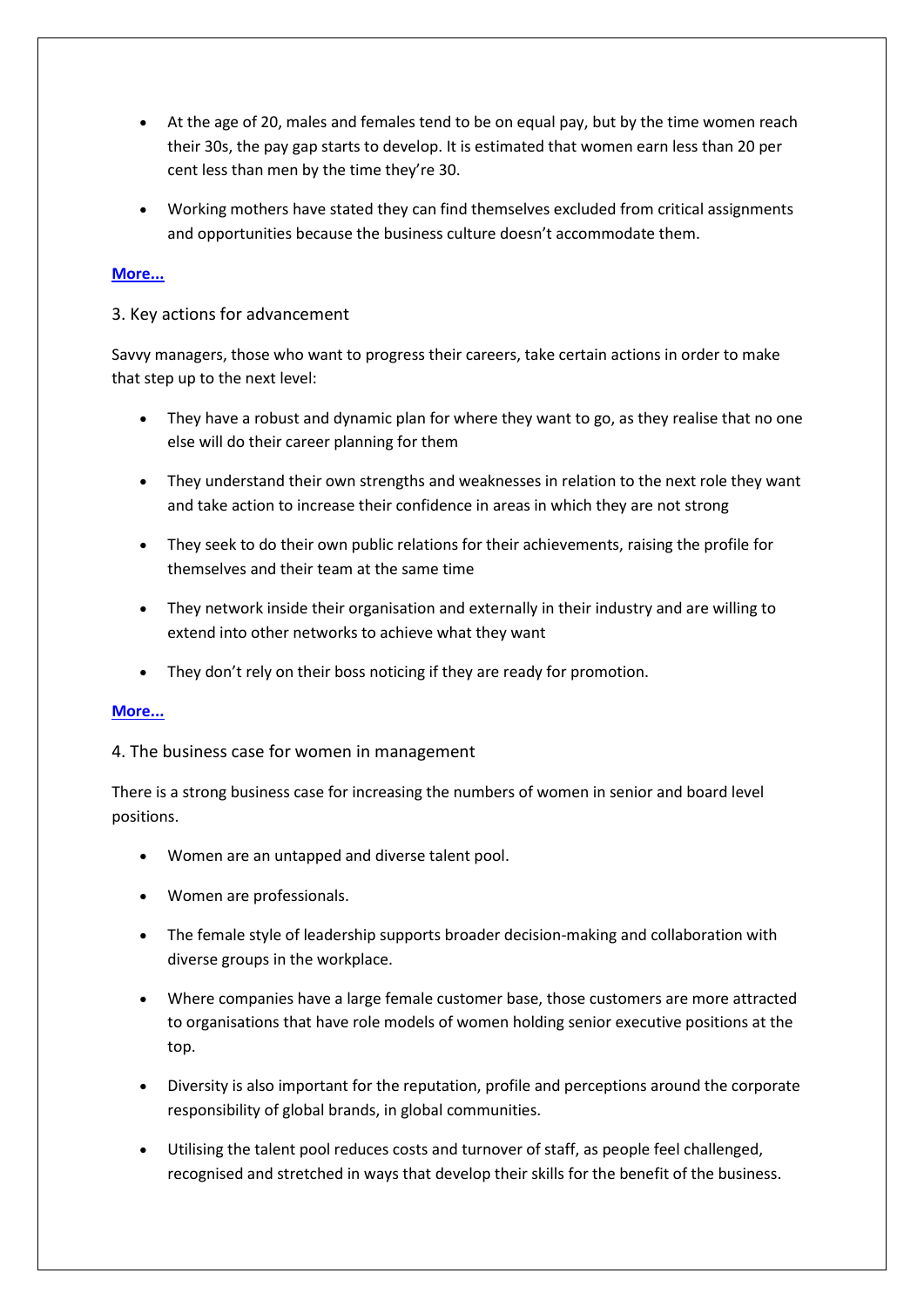## 5. Why have a plan?

Something as important as your career advancement is worth giving serious thought to, rather than waiting for someone to plan your career for you.

- Your plan will define exactly where you want your career to be within a certain period of time (usually five years) and how you intend getting there.
- Writing this plan is a critical first step to getting started, as it establishes the future direction of success.
- What is the overall position/role or result that the plan is to achieve?
- Why do you want this outcome/result?
- What strengths, capabilities, experience and qualities do you bring to this role?

### **[More...](https://heathergordon.scot/women-in-managment/)**

6. Developing your strategy: junior manager

If you have achieved what you set out to do in your current role, this is great; if you still have to make your mark, then the next twelve months will be the time to gain some quick wins.

- Do my current accomplishments prepare me for where I'm planning to go next?
- Do they give me the credibility to convince a recruitment panel that I'm the ideal candidate?
- Be prepared to step out of your comfort zone. You will need to adopt some new strategies, such networking, raising your profile and asking for a mentor, things you may not initially feel comfortable with.

#### **[More...](https://heathergordon.scot/women-in-managment/)**

7. Self-knowledge and skills: junior manager

It is important to understand yourself: as a manager what are your thinking and behavioural styles and how do you impact on situations and the people you work with?

- Really consider your abilities: where have you added value and contributed to the business?
- Can you take steps to consolidate some experience by undertaking short-term roles which could open up new opportunities for you?
- Consider taking on additional responsibilities, such as line managing, leading a team or being involved in managing new projects, which could open up new markets for the company or offer to improve systems or processes in your area.
- Raise your profile through taking an active part in meetings.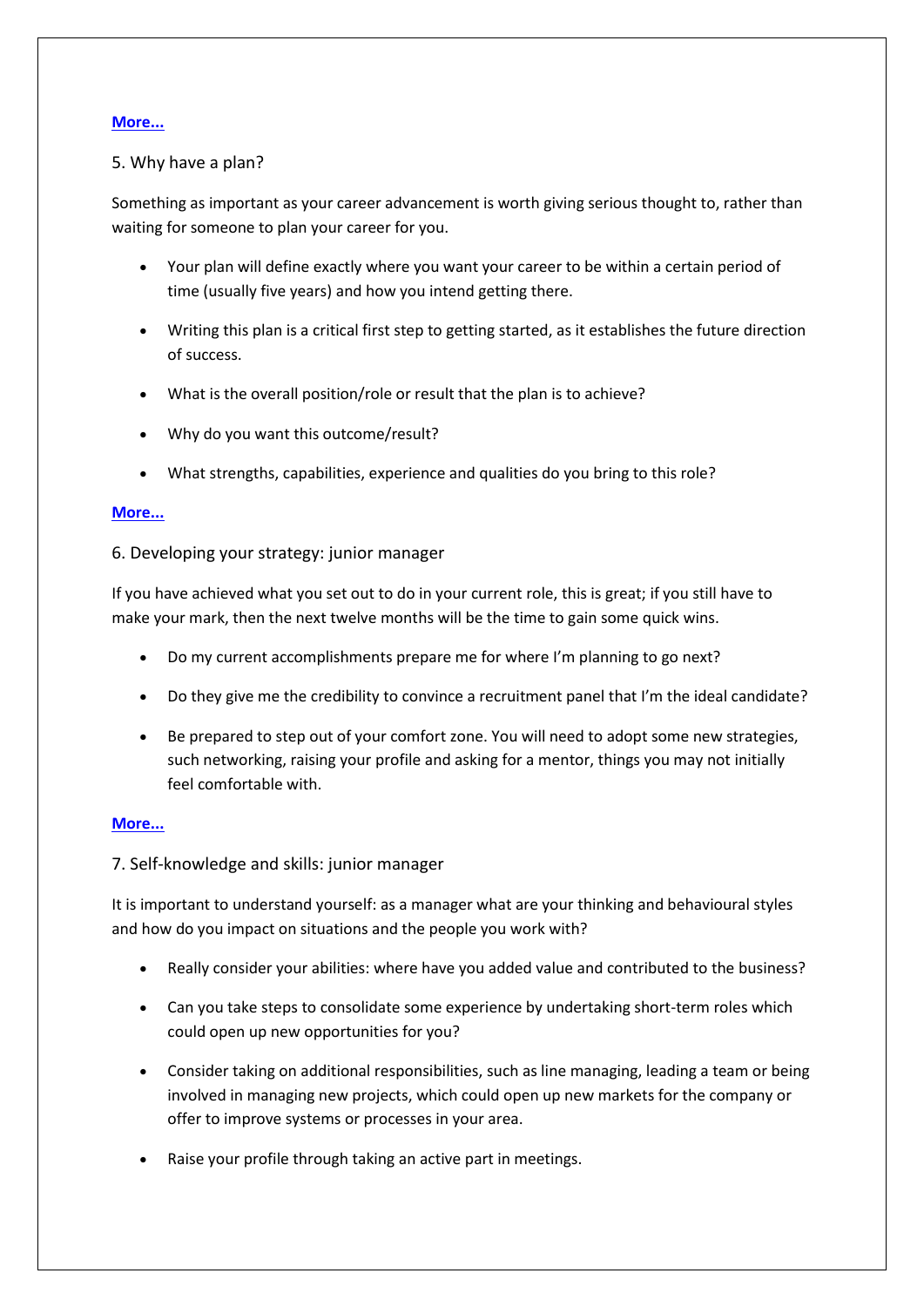- Write about your achievements and those of your team.
- Always be confident and ask for development, attend training, seminars and workshops, and use this growing knowledge as on-going part of your strategy.
- When opportunities for leadership come your way, welcome them, as they are preparing you to secure that next management role.

# 8. Supporters: junior manager

Women in management need to identify a variety of approaches that can boost their confidence and keep them buoyant when challenged by setbacks.

- Your own personal network of friends consists of people who you like, so include your family as well as friends who will support you, keep you sane and celebrate your successes with you.
- Professional networking is one of the most powerful tools for women who want to secure high level positions.
- Understanding the dynamics in the organisation is part of any role. Whether we like politics or not, we have to work with a diversity of people who have different ranges of influence, status and authority.
- A mentor can form part of the support system to help you identify what's required at the next level, work out who are the key players and manage the dynamics of new working relationships in your next role.

# **[More...](https://heathergordon.scot/women-in-managment/)**

# 9. Developing your strategy: middle manager

At this level, you are established. Your technical know-how and experience are something to feel proud about. So are you being noticed for your work and the results you achieve? Beginning with 'the end in mind', what is the outcome you are planning to achieve?

- Conduct an audit on what you have accomplished, the difference you have made (impact) and what you have learned from those activities. Identify your own strengths and weaknesses.
- Decide what steps you will take to gain essential experience and skills, while raising your profile within the organisation.
- Check recent appraisals for useful feedback; undertake on-line assessments and consider using independent professional support.

# **[More...](https://heathergordon.scot/women-in-managment/)**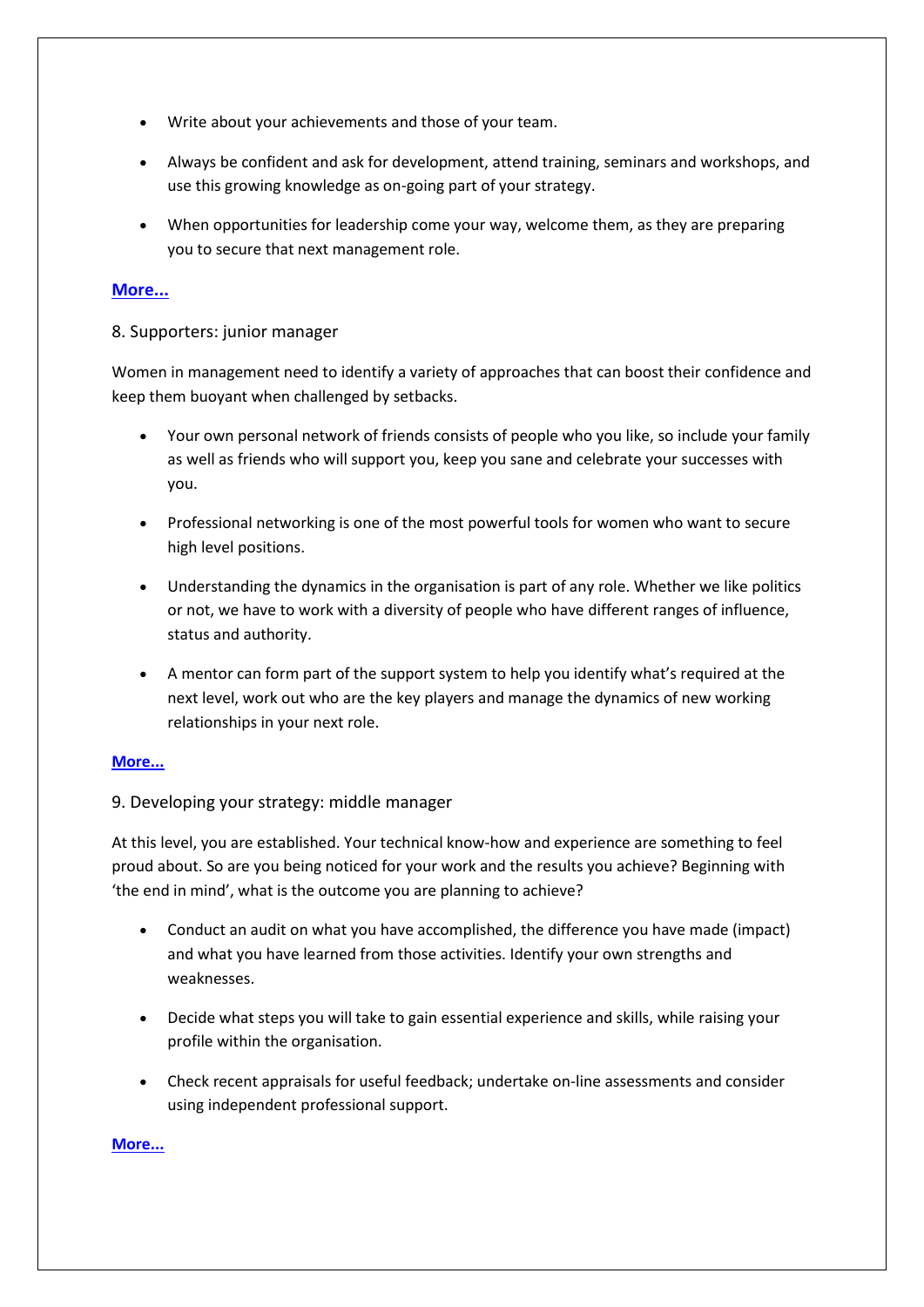# 10. Essential groundwork: middle manager

You now need to put in the groundwork required if you are to take that next step up.

- Do you know who the key stakeholders in your organisation and industry are?
- Find opportunities to engage with these people. Offer value to them, so they will seek you out for advice and ask for your expert viewpoint.
- Connect by offering to give presentations to these groups, joining ready-made forums and working groups, attending seminars and conferences, and perhaps sharing the platform with them.
- Take advantage of any learning opportunities on offer.
- Raise your profile by taking an active role in meetings, speaking at events and writing articles.
- Find mentors and make good use of coaches.
- As you begin to network and build relationships with mentors, you will start to get a good idea of the skills that people are utilising in your next role. This will be important as you start to prepare and ensure you are an excellent match for the next post.

# **[More...](https://heathergordon.scot/women-in-managment/)**

# 11. Developing your strategy: senior manager

Directorship involves risks and carries broad legal responsibilities. If you are already working in the organisation in which you are seeking a directorship, this has given you an opportunity to establish your credentials, engaging with team members, shareholders and directors. If not, the following tips still apply:

- Planning your strategy will give you a clear focus and keep you on track, though you should remain mindful of other opportunities that can emerge as you build new connections
- Build up a clear picture, showing how you will add value to the strategic work of the organisation and preparing yourself for the questions that will be asked about your suitability
- Draw up a CV, including significant results you have achieved
- If you know what you are known for, admired for and trusted for, that's great; if not, it's worth seeking feedback from people who work with you.

# **[More...](https://heathergordon.scot/women-in-managment/)**

# 12. Essential groundwork: senior manager

You now need to treat your end goal as a project and put in the essential groundwork that will ensure you get the result you want.